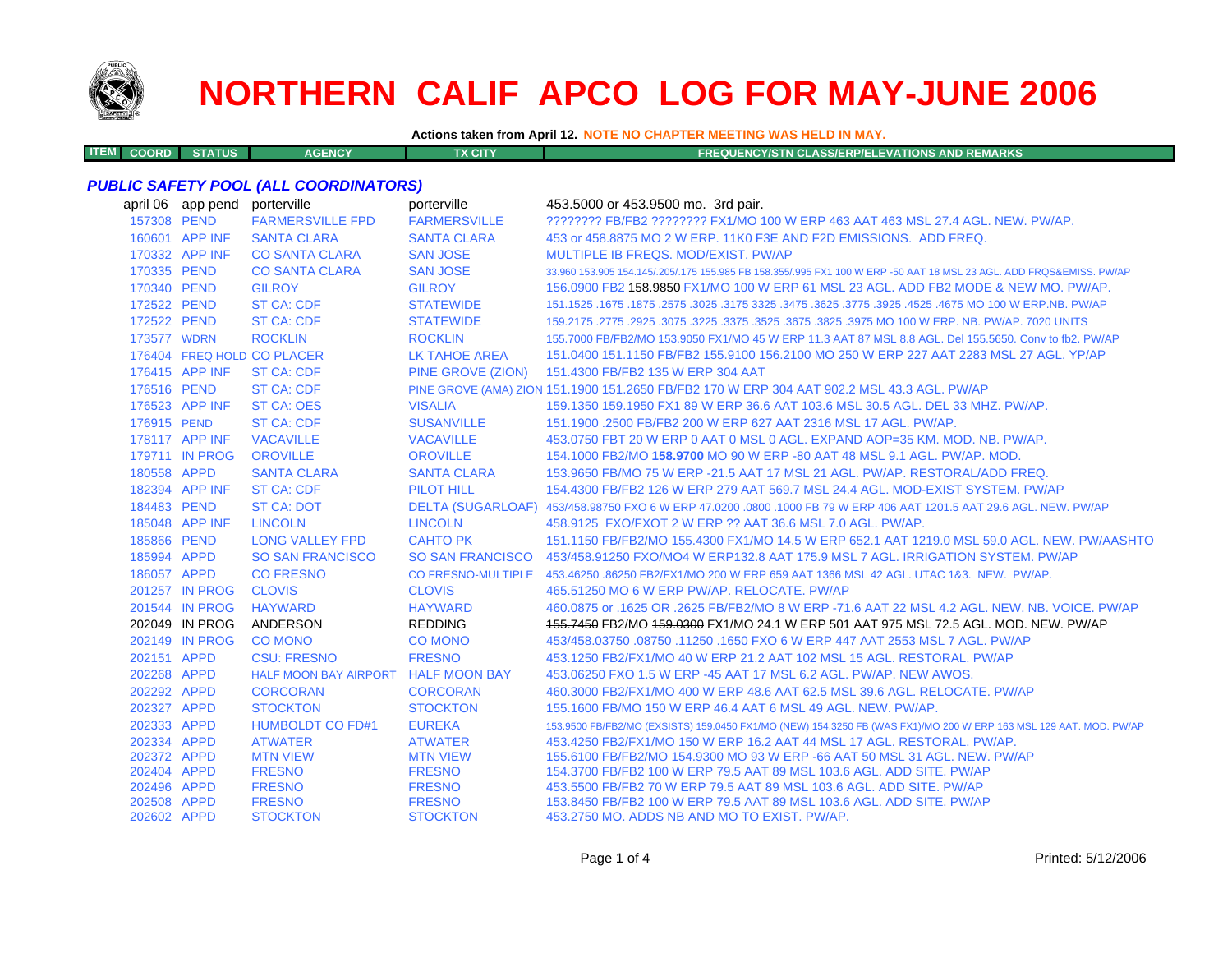## **Actions taken from April 12. NOTE NO CHAPTER MEETING WAS HELD IN MAY.**

| <b>ITEM</b> |                            | <b>COORD</b> STATUS | <b>AGENCY</b>                        | <b>TX CITY</b>                     | <b>FREQUENCY/STN CLASS/ERP/ELEVATIONS AND REMARKS</b>                                                                              |
|-------------|----------------------------|---------------------|--------------------------------------|------------------------------------|------------------------------------------------------------------------------------------------------------------------------------|
|             | 202603 APPD                |                     | <b>STOCKTON</b>                      | <b>STOCKTON</b>                    | 460,0500 MO 4 W. ADDS NB AND MOS TO EXIST. PW/AP                                                                                   |
|             | 202604 APPD                |                     | <b>STOCKTON</b>                      | <b>STOCKTON</b>                    | 460.3250 .4250 FB 170 W ERP. ADDS FB TO FB2, MO AND NB TO EXIST. PW/AP.                                                            |
|             | 202605 APPD                |                     | <b>STOCKTON</b>                      | <b>STOCKTON</b>                    | 155,05500 FB 100 W ERP 41 AAT 6 MSL 49 AGL, ADD NB & FB TO EXIST FB2, PW/AP.                                                       |
|             | 202606 APPD                |                     | <b>STOCKTON</b>                      | <b>STOCKTON</b>                    | 460,0750 2000 .2500 .4000 FB/FB2 500 W ERP 28 AAT 6 MSL 49 AGL, ADDS SITE & NB, PW/AP                                              |
|             | 202607 APPD                |                     | <b>STOCKTON</b>                      | <b>STOCKTON</b>                    | 460.5500 .6000 FB/MO 85 W ERP 28 AAT 6 MSL 49 AGL. ADD FB TO FB2, ADD NB. PW/AP.                                                   |
|             | 202608 WDRN                |                     | <b>STOCKTON</b>                      | <b>STOCKTON</b>                    | 155,4000 FB/MO 330 W ERP 30 AAT 5 MSL 25 AGL, NEW, PW/AP.                                                                          |
|             | 202609 APPD                |                     | <b>STOCKTON</b>                      | <b>STOCKTON</b>                    | 453.7000 FB/FB2 330 W ERP 21 AAT 5 MSL 25 AGL. EXIST SYS MOD, ADD NEW STN.                                                         |
|             | 202612 APPD                |                     | <b>ST CA: DOT</b>                    |                                    | YREKA/ETNA/H'BROOI 453/458.06250 .51250 .4875 FXO 5&25 W ERP V AAT MSL 620-1873 AGL 6-12. NEW, PW/AP                               |
|             | 202697 APPD                |                     | <b>BAY AREA AQMD</b>                 | <b>SAN FRANCISCO</b>               | 72.1000 FXO 1 W ERP ?? AAT ?? MSL 21.3 AGL, F1D, NEW.                                                                              |
|             | 500249 APPD                |                     | <b>DENAIR</b>                        | <b>DENAIR</b>                      | 453/458.98750 MO 2 W ERP. NB. PW/AASHTO.                                                                                           |
|             | 202721 APPD<br>202728 APPD |                     | <b>STOCKTON</b><br><b>STOCKTON</b>   | <b>STOCKTON</b><br><b>STOCKTON</b> | 453.7500 MO 100 W ERP. ADDS NB. PW/AP.<br>460.6250 FB/FB2 45 W ERP 30 AAT 5 MSL 23 AGL. ADDS NEW SITE ON EXIST FREQ. ADD NB. PW/AP |
|             | 202809 APPD                |                     | SELMA KINGSBURG CO SAN DIS KINGSBURG |                                    | 72.1000 FXO 1 W ERP 3.2 AAT 87 AGL 6.1 AGL. NEW. CLOCK SYNC SYSTEM. PW/AP.                                                         |
|             | 202815 APPD                |                     | <b>SARATOGA</b>                      | <b>SARATOGA</b>                    | 37,0800 FB 37,9600 FX1 60 W ERP -135 AAT 144.1 MSL 18.3 AGL, RELOCATE, MUT AID SYS PW/AP.                                          |
|             | 790518 APPD                |                     | DEL TACO #129                        | <b>FAIROAKS (SAC)</b>              | 30.840 31.240 33.160 33.400 35.020 151.8350 151.8950 154.4900 154.5150 154.540 457.5125 .5875 468.4875 .7625 469.6375              |
|             |                            |                     |                                      |                                    | 467.7625 468.4875 MO 2W NB. IG/PCIA.                                                                                               |
|             | 790605 APPD                |                     | DEL TACO #583                        | <b>SACRAMENTO</b>                  | 30.840 31.240 33.160 33.400 35.020 151.8350 151.8950 154.4900 154.5150 154.540 457.5125 .5875 468.4875 .7625 469.6375              |
|             |                            |                     |                                      |                                    | 467.7625 468.4875 MO 2W NB. IG/PCIA.                                                                                               |
|             | 790634 APPD                |                     | DEL TACO #887                        | <b>SACRAMENTO</b>                  | 30.840 31.240 33.160 33.400 35.020 151.8350 151.8950 154.4900 154.5150 154.540 457.5125 .5875 468.4875 .7625 469.6375              |
|             |                            |                     |                                      |                                    | 467.7625 468.4875 MO 2W NB, IG/PCIA,                                                                                               |
|             | 790649 APPD                |                     | DEL TACO #3967                       | <b>ELK GROVE</b>                   | 30.840 31.240 33.160 33.400 35.020 151.8350 151.8950 154.4900 154.5150 154.540 457.5125 .5875 468.4875 .7625 469.6375              |
|             |                            |                     |                                      |                                    | 467.7625 468.4875 MO 2W NB, IG/PCIA,                                                                                               |
|             | 790604 APPD                |                     | <b>DEL TACO 3#581</b>                | <b>CITRUS HEIGHTS</b>              | 30.840 31.240 33.160 33.400 35.020 151.8350 151.8950 154.4900 154.5150 154.540 457.5125 .5875 468.4875 .7625 469.6375              |
|             |                            |                     |                                      |                                    | 467.7625 468.4875 MO 2W NB. IG/PCIA.                                                                                               |
|             | 870536 APPD                |                     | <b>SKIP MAY</b>                      | <b>ELMIRA/FT BRAGG</b>             | 160.1700 173.2250 160.2000 MO6 25 W ERP. IG/PCIA.                                                                                  |
|             | 202920 APPD                |                     | <b>ROSEVILLE</b>                     | <b>ROSEVILLE</b>                   | 453/458.6500 .8250 FXO/FXOT 2 W ERP. 2 SCADA SYSTEMS. NB. PW/AP.                                                                   |
|             |                            | 104830 DENIED       | <b>UNITED IND HEALTH SVC ARCADIA</b> |                                    | 155.2650 5 W ERP MO WB. ADJ CHNL CONCERN CI FORTUNA FB2                                                                            |
|             |                            | 202999 IN PROG      | <b>ST CA: P&amp;R</b>                |                                    | AUB/WIEMAR/A'GATE 453/458.8250 460/465.2500 FXO 125 W ERP N-S AZIMUTHS 226 AAT 654 MSL 21 AGL. NB. PW/AP                           |
|             | 340009 APPD                | 203100 IN PROG      | <b>GARAMENDI</b><br><b>CO SONOMA</b> | <b>EXETER/VISALIA</b><br>CO SONOMA | 453.01250 FB8/FX1T/MO8 12 W ERP 808 AAT 1737 MSL 20 AGL. ADDS @ MULTI SITES, YG/PCIA<br>460,6000 MO/MO3 2 W ERP. PW/AP.            |
|             |                            | 203176 IN PROG      | ST CA: CHP                           | <b>STATEWIDE</b>                   | 39.200 .260 .340 .360 .420 .440 .680 .720 .800 .880 MO 100 W ERP. PW/AP.                                                           |
|             |                            | 203176 IN PROG      | ST CA: CHP                           | <b>STATEWIDE</b>                   | 42.040 140 .580 .860 .900 .940 MO 100 W ERP. PW/AP.                                                                                |
|             |                            | 203176 IN PROG      | ST CA: CHP                           | <b>STATEWIDE</b>                   | 44.620 .660 .700 .740 .940 .980 45.060 MO 100 W ERP. PW/AP.                                                                        |
|             |                            | 203176 IN PROG      | ST CA: CHP                           | <b>STATEWIDE</b>                   | 460/465.3750 MO 50 W ERP. PW/AP.                                                                                                   |
|             | 203224 APPD                |                     | <b>CO PLACER</b>                     | <b>GRASS VALLEY/AUBURN</b>         | 159.1200 FX1 NEW STATION (GRASS VALLEY) /MOVE TOWER AT AUBURN. PW/AP.                                                              |
|             |                            | 203237 IN PROG      | <b>OCCIDENTAL CSD</b>                | <b>OCCIDENTAL</b>                  | 154.0850 FB/FB2/MO 158.8950 FX1/MO NEW. PW/AP.                                                                                     |
|             |                            | 203253 IN PROG      | <b>STOCKTON</b>                      | <b>STOCKTON</b>                    | 458.11250 465.61250 .58750 63750 MO/MO3 2 W ERP. NB. PW/AP.                                                                        |
|             | 203308 APPD                |                     |                                      |                                    |                                                                                                                                    |
|             |                            |                     | SAN MATEO PREHOSP                    | PESCADERO                          | 155.4000 FB/FB2/MO 159.0750 MO 200 W ERP 64.7 AAT 146 MSL 21 AGL. REORG LIC. PW/AP                                                 |
|             |                            | 203317 IN PROG      | <b>HANFORD</b>                       | <b>HANFORD</b>                     | 460,2000 .3750 FB/FB2/FX1/MO 250 W ERP EXSISTS, ADD NB, PW/AP.                                                                     |
|             | 203321 APPD                |                     | CO INYO                              | <b>BAKER</b>                       | 154,7250 FB2 250 W ERP 200.8 AAT 640 MSL 42.7 AGL. ADDS TO EXSIST, PW/AP MAX ERP 152 W.                                            |
|             | 203331 APPD                |                     | CO FRESNO                            | CO FRESNO                          | 158.8350 MO 100 W ERP ONLY ADDS NB. PW/AP                                                                                          |
|             | 203334 APPD                |                     | CO FRESNO                            | CO FRESNO                          | MED 1-10 MO 30 W ERP. INCR MO#. ADD NB. PW/AP                                                                                      |
|             | 203335 APPD                |                     | CO FRESNO                            | CO FRESNO                          | 159.0750 MO ONLY ADDS NB. PW/AP.                                                                                                   |
|             | 203343 APPD                |                     | CO FRESNO                            | CO FRESNO                          | 154.9500 FB/FB2 18.1 AAT 5 W ERP 90.5 MSL 25.6 AGL. DEL 1 SITE ADD 2. ADD NB. PW/AP.                                               |
|             | 203349 APPD                |                     | CO FRESNO                            | CO FRESNO                          | 154.8750 155.5350 156.0300 158.7900 158.8800 158.9550 158.9700 159.1500 458.4500 MO ONLY ADD NB                                    |
|             | 500388 APPD                |                     | <b>REEDLY</b>                        | <b>REEDLY</b>                      | 453/458.91250 MO 2 W ERP F3&F2, NEW, PW/IMSA,                                                                                      |
|             |                            | ??? APPD            | <b>NEW WEST FOODS</b>                | PLACERVILLE                        | 30.840, 31.240, 33.160, 33.400, 35.020, 151.835 .895, 154.490 .515 .540 MO 1-3 W ERP. NB. IG/PCIA.                                 |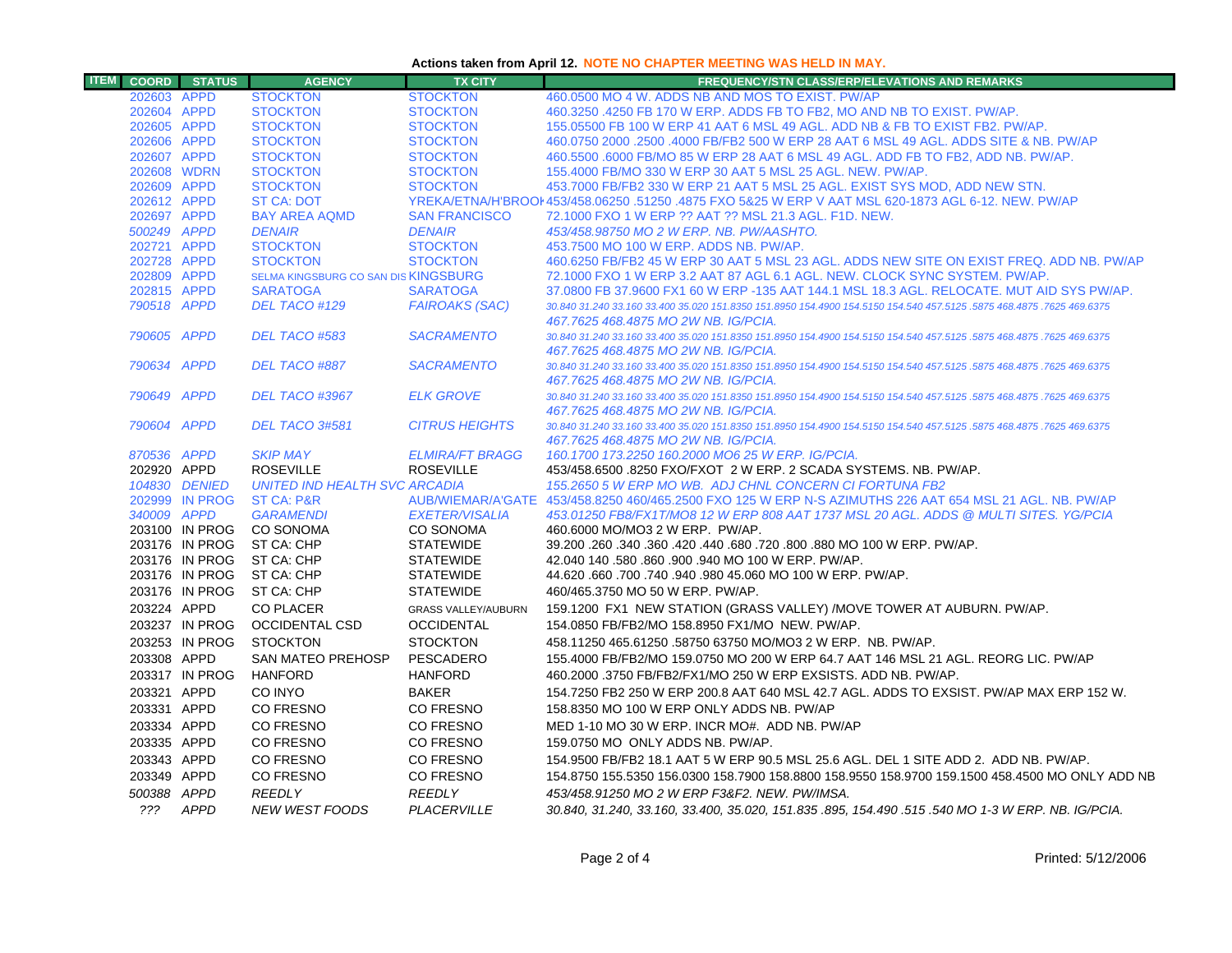#### **Actions taken from April 12. NOTE NO CHAPTER MEETING WAS HELD IN MAY.**

| <b>ITEM</b> | <b>COORD</b> | <b>STATUS</b>  | <b>AGENCY</b>                      | <b>TX CITY</b>          | <b>FREQUENCY/STN CLASS/ERP/ELEVATIONS AND REMARKS</b>                                            |
|-------------|--------------|----------------|------------------------------------|-------------------------|--------------------------------------------------------------------------------------------------|
|             | 605499 APPD  |                | PG&E                               | <i><b>VACAVILLE</b></i> | DEL 156.6050 ADD 153.7250 FB/MO 368 W ERP 562 AAT 810 MSL 35.7 AGL. IMPACTS OES LG. IG/UTC.      |
|             | 203428 APPD  |                | ST CA: DOT                         | REDDING AREA            | 453.1250 .4750 458.1250 4750 FXO 40 W ERP 414 AAT 1201 MSL 29.6 AGL. NB. MODS. PW/AP.            |
|             |              | 203438 IN PROG | SARATOGA                           | SARATOGA                | 158,84250 FB/FB2/MO 153,86750 MO 60 W ERP -119 AAT 116.1 MSL 24 AGL, NB, NEW, PW/AP,             |
|             | 0136 06 APPD |                | TACO BELL #529                     | CONCORD                 | 151.5200 154.4900 .5150 31.800 33.160 35.880 MO 1-2 W ERP. WB. IG/AAR                            |
|             | 44063 APPD   |                | RIO DELL                           | RIO DELL/FORTUNA        | 453/458.2500 FXO 20 W ERP -50 AAT 104.1 MSL 6.1 AGL. WB. PW/FCCA.                                |
|             | 44608        | APPD           | REDWAY                             | REDWAY (HUM CO)         | 453/458.8000 FXO/MO -217 AAT 163 MSL 6.1 AGL. WB. PW/FCCA.                                       |
|             | 024732 APPD  |                | HOOPA VALLEY RES FM HOOPA (HUM CO) |                         | .155.3850 FB2 150.805 154.1900 .355 .385 MO 35 W ERP 396.9 AAT 1036 MSL 12 AGL. PW/IMSA. RESTORE |

# *470-512 MHz POOL*

|  |                                                                                                                                                             | <b>BODEGA</b>                                                                    | 483.9500 .3750 484.8750 490.8000 488.9750 489.3250 .7000 490.1000 .3750                                                   |
|--|-------------------------------------------------------------------------------------------------------------------------------------------------------------|----------------------------------------------------------------------------------|---------------------------------------------------------------------------------------------------------------------------|
|  |                                                                                                                                                             |                                                                                  | FB/FB2 200 W ERP 39 AAT 218 MSL 30 AGL, ADD TO EXIST, YP/AP.                                                              |
|  |                                                                                                                                                             |                                                                                  | CO MARIN & SONOMA 483,6525, 1750 485,6250 484,2000 489,8500 FB2/MO 200 W ERP 566 AAT 745 MSL 60.7 AGL, NEW, PW/AP         |
|  | <i>MOBILE RELAY ASSOC</i>                                                                                                                                   | LOS GATOS                                                                        | 483.56250 FB6/FX1T/MO6 400 W ERP 707 AAT 42 AGL, IG/EWA.                                                                  |
|  | <b>CRYSTAL SMR</b>                                                                                                                                          | <b>MT VACA</b>                                                                   | 488.53750 FB6/MO 100 W ERP 660 AAT 829 MSL 61 AGL. IG/EWA. NB                                                             |
|  |                                                                                                                                                             |                                                                                  | 483.36250 FB6/FX1T/MO 163 W ERP 114 AAT 23 MSL 117 AGL. NB. ADDS NEW SITE. IG.                                            |
|  | <i>MOBILE RELAY ASSOC</i>                                                                                                                                   |                                                                                  | 489.71250 FB6/FX1T/MO6 250 W ERP 126 AAT 335 MSL 39.6 AGL. NEW. IG/PCIA                                                   |
|  | <i>MOBILE RELAY ASSOC</i>                                                                                                                                   |                                                                                  | 489.83750 FB6/FX1T/MO6 1000 W ERP 612 AAT 762 MSL 21 AGL. NEW. IG/PCIA                                                    |
|  |                                                                                                                                                             |                                                                                  | 482.7250 489.2500 490.0500 FB8/MO 33 W ERP 487 AAT 583 MSL 43 AGL. PW/AP                                                  |
|  |                                                                                                                                                             |                                                                                  | 482,5750 483,0000 483,4000 483,7750 FB8/MO8 137 W ERP 239 AAT 273 MSL 36.6 AGL, PW/AP, NEW,                               |
|  | <i>MOBILE RELAY ASSOC</i>                                                                                                                                   | LOS GATOS                                                                        | 490.53750 FB6/FX1T/MO6 250 W ERP 722 AAT 1035 MSL 42 AGL. IG/EWA.                                                         |
|  | <i>MOBILE RELAY ASSOC</i>                                                                                                                                   |                                                                                  | 490.71250 FB6/FX1T/MO6 250 W ERP 126 AAT 335 MSL 39.6 AGL. IG/EWA.                                                        |
|  | 202278 IN PROG<br>104315 APPD<br>175742 APPD<br>161724 APPD<br>112926 APPD<br>142006 APPD<br>201279 IN PROG<br>201289 IN PROG<br>135007 APPD<br>142905 APPD | 202214 IN PROG CO MARIN<br><b>CO MARIN</b><br>CO CONTRA COSTA<br>CO CONTRA COSTA | <b>CONTINUES</b><br>MOBILE RELAY ASSOC SF<br><i>LIVERMORE</i><br>FAIRFAX<br><b>ORINDA</b><br>MARTINEZ<br><i>LIVERMORE</i> |

## *800 MHz PUBLIC SAFETY (GP, YP, GF, YF) & Comml Users*

|             | 156156 APP INF | CHABOT-LOS POSADAS HAYWARD |                   | ???.???? FB2/MO 65 W ERP ?? AAT 12.1 MSL 10.5 AGL. NEW GP/AP.                                           |
|-------------|----------------|----------------------------|-------------------|---------------------------------------------------------------------------------------------------------|
|             |                | 176408 FREQ HLD ST CA: P&R | PINE GROVE (ZION) | 856.7375 858.7625 FB/FB2/FX1/MO 184 W ERP 282.9 AAT 902 MSL 43.3 AGL. ADD 2N CHNL MINOR MODS. GP/AP     |
|             | 180044 APP INF | CO NAPA                    | BERRYESSA PK      | 856,96250 FB 280 W ERP 647.2 AAT 932 MSL 6.1 AGL, ADD TO EXIST, GP/AP, MOB DATA,                        |
|             | 181958 APP INF | <b>OAKLAND</b>             | <b>OAKLAND</b>    | 858,93750 FB2/FX1/MO 105 W ERP -3 AAT 91.4 MSL 18.9 AGL, ADD NEW FREQ, PW/AP                            |
| 183985 PEND |                | <b>ST CA: DOT</b>          |                   | LEE VINING (CONWAY 859.73750 FB/FB2 860.98750 FB 496 W ERP 98 AAT 2560 MSL 30.5 AGL. MOD. GP/AP.        |
| 185065 APPD |                | ST CA: DOT                 |                   | WILLOW CREEK(HUM) 857.73750 FB/FB2/FX1/MO 35 W ERP 834 AAT 1509 MSL 46 AGL. MOD. ADD 6.1 M FX1S. GP/AP. |
| 202471 APPD |                | ST CA: DOT                 | SHOSHONE (INYO)   | 811.73750 FX1 221 W ERP -168.9 AAT 480 MSL 12.2 AGL, 10 dB@152º CHNG FREQ, GP/AP                        |
|             | 202627 IN PROG | <b>STOCKTON</b>            | <b>STOCKTON</b>   | 856.23750 859.48750 FB/FB2/MO 75 W ERP 40.3 AAT 5.8 MSL 122 AGL. EXIST. ADD SITE. GP/AP                 |
| 202713 APPD |                | ST CA: P&R                 |                   | LOS BANOS (BASALT) 856.93750 FB/FB2 220 W ERP 296 AAT 520 MSL 21.3 AGL. CHNG ANT PATTERN. GP/AP.        |
|             | 180559 WDRN    | CO CONTRA COSTA            | <b>RICHMOND</b>   | 859.46250 FB/MO 250 W ERP 148 AAT 204 MSL 15 AGL, GP/AP                                                 |
| 181957 APPD |                | CI/CO SF                   | @SFO              | 860.43750 FB2/FX1/MO 150 W ERP -30 AAT 2 MSL 23 AGL. INCR MO #. GP/AP                                   |
| 181766 APPD |                | CI/CO SF                   | <b>@SFO</b>       | 859.43750 FB2/FX1/MO 150 W ERP -30 AAT 2 MSL 23 AGL. INCR MO#. GP/AP                                    |
| 181767 APPD |                | CI/CO SF                   | <b>@SFO</b>       | 860.46250 FB2/FX1/MO 150 W ERP -30 AAT 2 MSL 23 AGL. INCR MO#. GP/AP                                    |
| 09637 APPD  |                | LORI OCEGUDA               |                   | DUNLAP(S BENITO CO 860.38750 FB2/MO 50 W ERP 1907 AAT 1415 MSL 15 AGL. GO/EWA                           |
| 092708 APPD |                | LORI OCEGUDA               |                   | IDRIA (S BENITO CO) 856.38750 FB2/MO 50 W ERP 726 AAT 1586 MSL 48 AGL. GO/EWA.                          |
| 093137 APPD |                | WM LOVELY                  |                   | DUNLAP(S BENITO CO 858.31250 FB2/MO 50 W ERP 1907 AAT 1415 MSL 15 AGL. GO/EWA.                          |
| 093541 APPD |                | SAM GARDALI                |                   | IDRIA (S BENITO CO) 858.38750 FB2/MO 7100 W ERP 26 AAT 1586 MSL 48 AGL. GO/EWA.                         |
| 093208 APPD |                | WM LOVELY                  |                   | IDRIA (S BENITO CO) 857.38750 FB2/MO 100 W ERP 726 AAT 1586 MSL 48 AGL. GB/EWA.                         |
| 152620 APPD |                | <b>SAM GARDALI</b>         |                   | IDRIA (S BENITO CO) 855.26250 FB2/MO 100 W ERP 726 AAT 1586 MSL 48 AGL. GB/EWA                          |
| 154342 APPD |                | <b>SAM GARDALI</b>         |                   | NIPINNAWASSEE/COALINGA 854.91250 FB2/MO 100 W ERP 350 AAT 1311 MSL 12 AGL. GB/EWA.                      |
|             | 203270 IN PROG | CO CONTRA COSTA            | MARTINEZ          | 857.23750 860.46250 FB/FB2/MO 5 W ERP -41 AAT 50 MSL 5 AGL. NEW. JUV HALL RADIAX GP/AP                  |
| 203284 APPD |                | ST CA: DOT                 | REDDING           | 859.98750 FB/FB2 67 W ERP 542.5 AAT 1051.6 MSL 27.4 AGL. ADD TO EXIST. GP/AP                            |